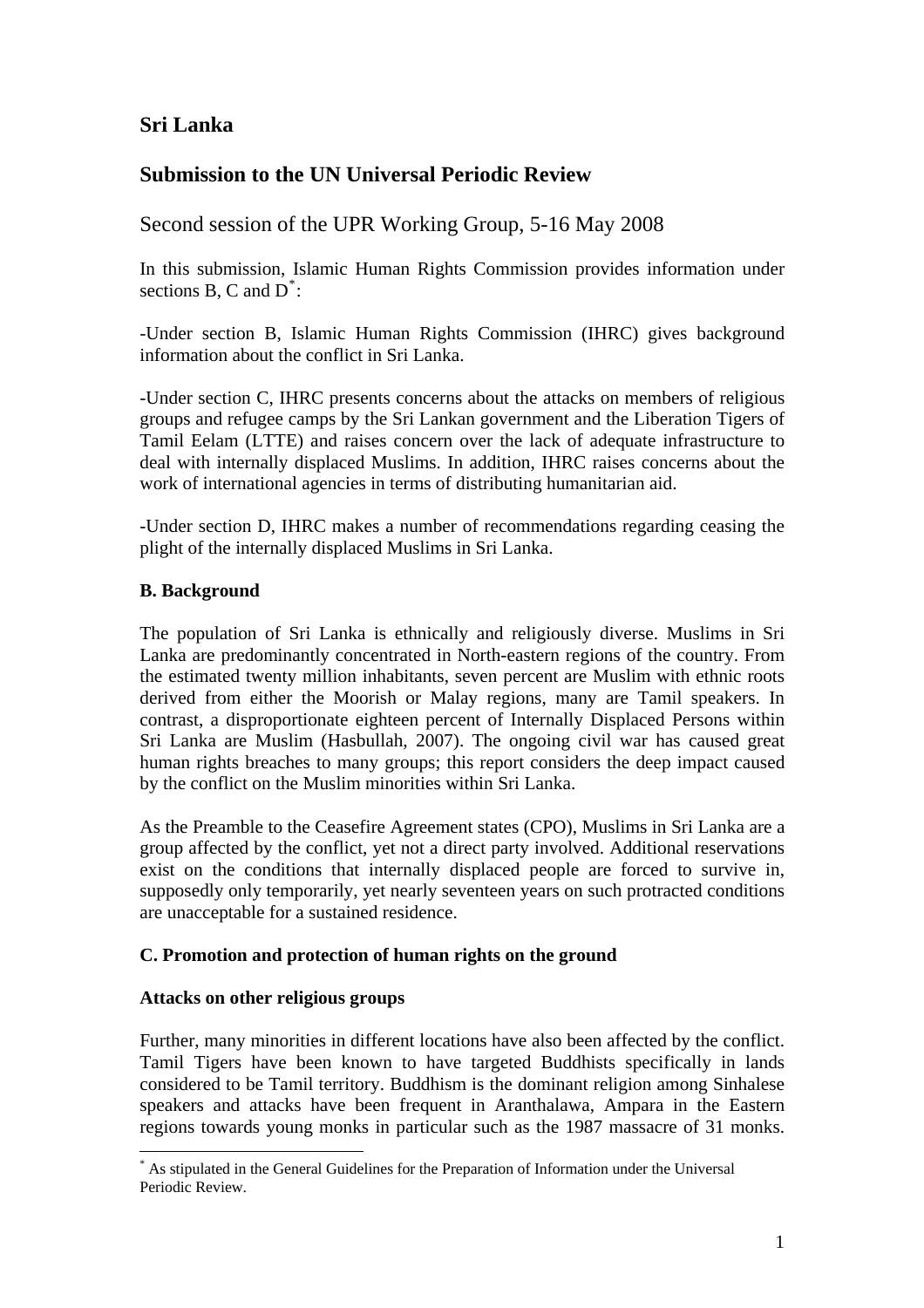Issues raised in such targeting include the contradiction of national ideals emphasising the freedom of religious expression. There have also been recorded attacks on Christians, priests and civilians, by state forces in areas controlled by LTTE such as the attack on a refugee settlement at Padahu Thurai near Illupaikadavai where 16 Tamil Civilian Christians were killed in January 2007 representing the discrimination of innocent people based on religious and ethnic affiliations; if such attacks were deliberate they characterise state-based terrorism.

#### **Displacement of the Muslim Minority and Breaches of Human Rights Law**

The Muslim community have been frequently caught in the middle of the conflict, many Muslims in Sri Lanka are Tamil speakers, and populate the Eastern and Northern regions that are the sought territories for Tamil Eelam. The Muslim minorities have increasingly been alienated by government policies and yet they have been deliberately targeted by the armed separatists for their supposed role in the conflict. The government has employed Muslim troops in action against the LTTE during combat operations with allegations of anti-Tamil civilian violence (Uthayam, 2005); an inflammatory allegiance that has said to have angered separatist forces into targeting Muslims to stop them siding with the government In summary, Muslim groups are treated with suspicion by all sides, often through no fault of their own.

Before 1990 Muslims could be found in LTTE forces, but a change in LTTE ideology saw the expulsion of Muslims on 'ethnic' and 'religious' grounds. The victimisation and alienation of the Muslim community in particular was most strikingly manifested in 1990 when 250 Muslims were killed during prayer in mosques at Kattankudy and Eravur, by the LTTE. Later in 1990, LTTE's actions against Sri Lankan Muslims culminated, they were responsible for the expulsion and subsequent displacement of 100,000 Muslims (the figures vary depending on the source) from the Jaffna region of northern Sri Lanka. Jaffna was recognised very much as a land belonging to the Tamil Muslim minority, even by the LTTE leader, Prabhakaran (Daily Mirror, 2006), and the deliberately displacing of a population represents a violation of human rights and humanitarian laws. That the land was recognised as very much belonging to the Tamil Muslims in spite of the central government's historical attempts to colonise the area for Sinhalese groups demonstrates the resilience of the population, and such resilience has perhaps helped them sustain livelihoods in appalling conditions during displacement.

Yet this in no way legitimises the treatment received by the Tamil Muslims. The Tigers arrived in Jaffna ordering all Muslims to leave with little other than a change of clothes. This left all belongings of value to be looted by the armed forces, and resold through Tiger controlled shops producing funds for the continuation of aggression against state forces and the oppression of ethnic and religious minorities.

The severity of the actions taken by the Tigers towards Muslims especially in the Jaffna region, it should be noted, varies according to discourse. Nadesan Satyendra of the Tamil Eelam Liberation Organization describes the actions taken in Jaffna not as forced displacement, but as an 'evacuation', and that they will be permitted to return in more peaceful times.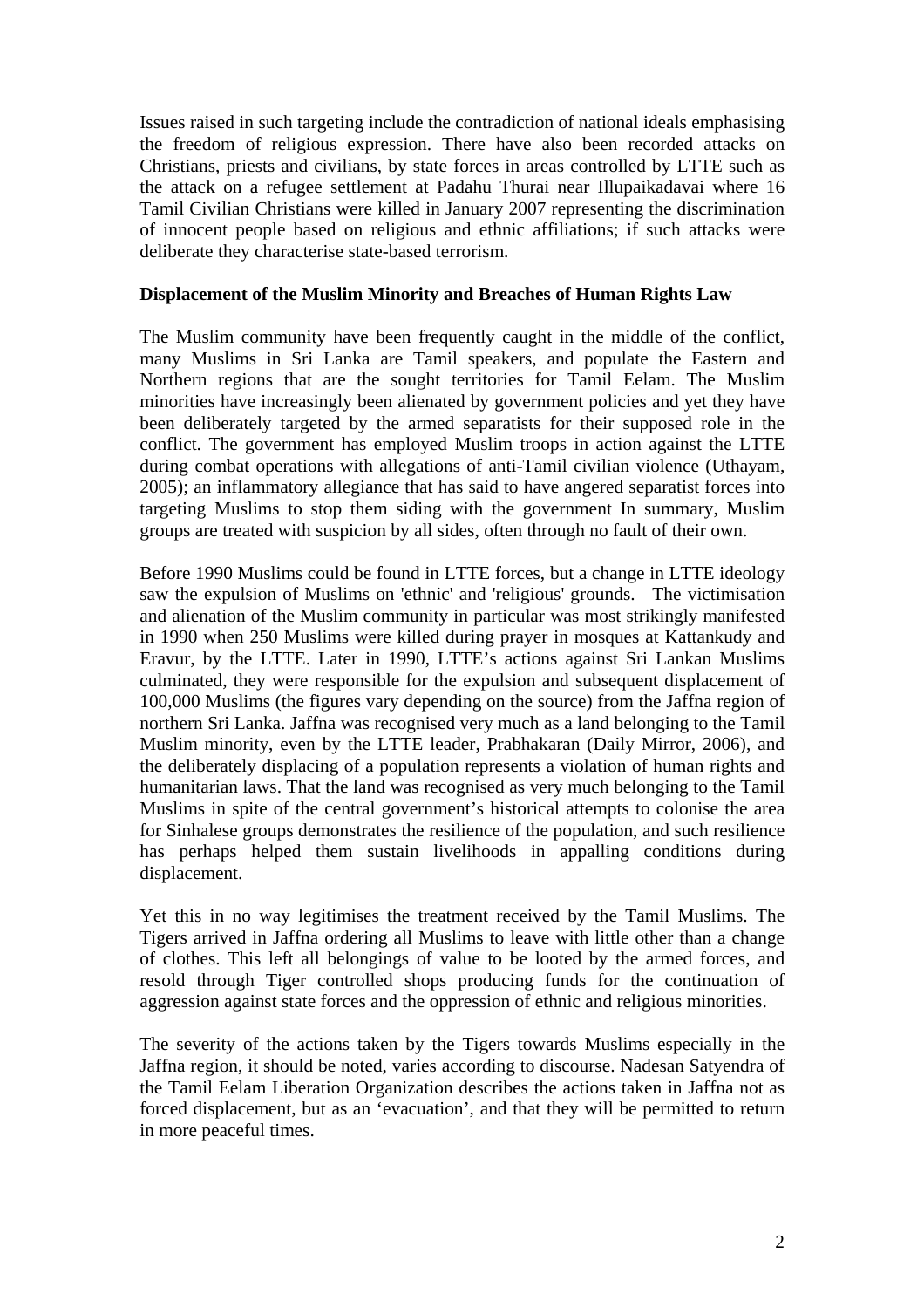As a result of the forced displacement, or evacuation, thousands of Muslims became Internally Displaced Persons (IDPs). The Internal Displacement Person Monitoring Centre (IDMC) based in Norway estimates that Sri Lanka is now home to some 500,000 IDPs, from a global total of 23.7 million, this is comparable to the numbers in Zimbabwe, Bangladesh and Myanmar. Additionally, many of the displaced Muslims from the forced expulsions in 1990 from Jaffna and Mannar are still to return and can be found in Puttalam, Anuradhapura and Kurunegala (IDMC, 2007). Their situation has become protracted preventing their return and furthering their alienation from the 'homeland'.

#### **Humanitarian Consequences of Displacement**

In 1987, the United Nations High Commission for Refugees called on all parties active in the conflict to respect human rights and humanitarian law (UNHCR, 2007). However the plight of specifically Muslim minorities offers testimony that this has not been respected to date. With over 500,000 IDPs, international agencies struggle to locate many of the 'refugees' to deliver the appropriate humanitarian aid that is required. Host societies and environments, such as the Puttalam district are illequipped to deal with the influx of migrants. Underdevelopment of peripheral regions limits economic opportunities, meaning IDPs are not self-reliant, often at the mercy of the World Food Program that feeds 90% of refugees in this area (Hasbullah, 2002). The failure to self-sustain their livelihoods not only has physical impacts, but can be psychologically traumatizing due to the vulnerability and insecurity of their situation.

In addition, IHRC has been informed that the support that the Sri Lankan government offers to IDPs lacks the minimum standards for them to be able have basic health, education and accommodation.

### **Lack of Multilateral Responsibility**

The 1951 Geneva Convention, otherwise known as the United Nations Convention Relating to the Status of Refugees, describes a refugee as an individual having crossed the border of nationality or habitual residence and by consequence does not classify internally displaced persons as refugees. However, IDPs suffer from similar issues as do refugees such as a lack of social standing in host communities, often existing with no legal status through lost documentation, and inferior access to resources.

In the past, IDPs have received inferior rights compared to refugees, and their plight is likely to be less internationally scrutinised due to a lack of legal status protecting them from further abuse, such as the Geneva Convention for refugees, the multilateral community is less likely to intervene through a lack of incentive and obligation. There is only a guideline in the form of the UN's "Guiding principles on Internal Displacement". In this regard UN Special Rapporteur Bahame Tom Nyanduga on refugees, IPDs and Asylum Seekers in Africa, stated "the absence of a binding international legal regime on internal displacement is a grave lacuna in international law."

Furthermore, allocating the United Nations High Commission for Refugees as responsible for the plight of IDPs represents a flawed move given the severe budgetary constraints of the UNHCR (there are approximately double the amount of